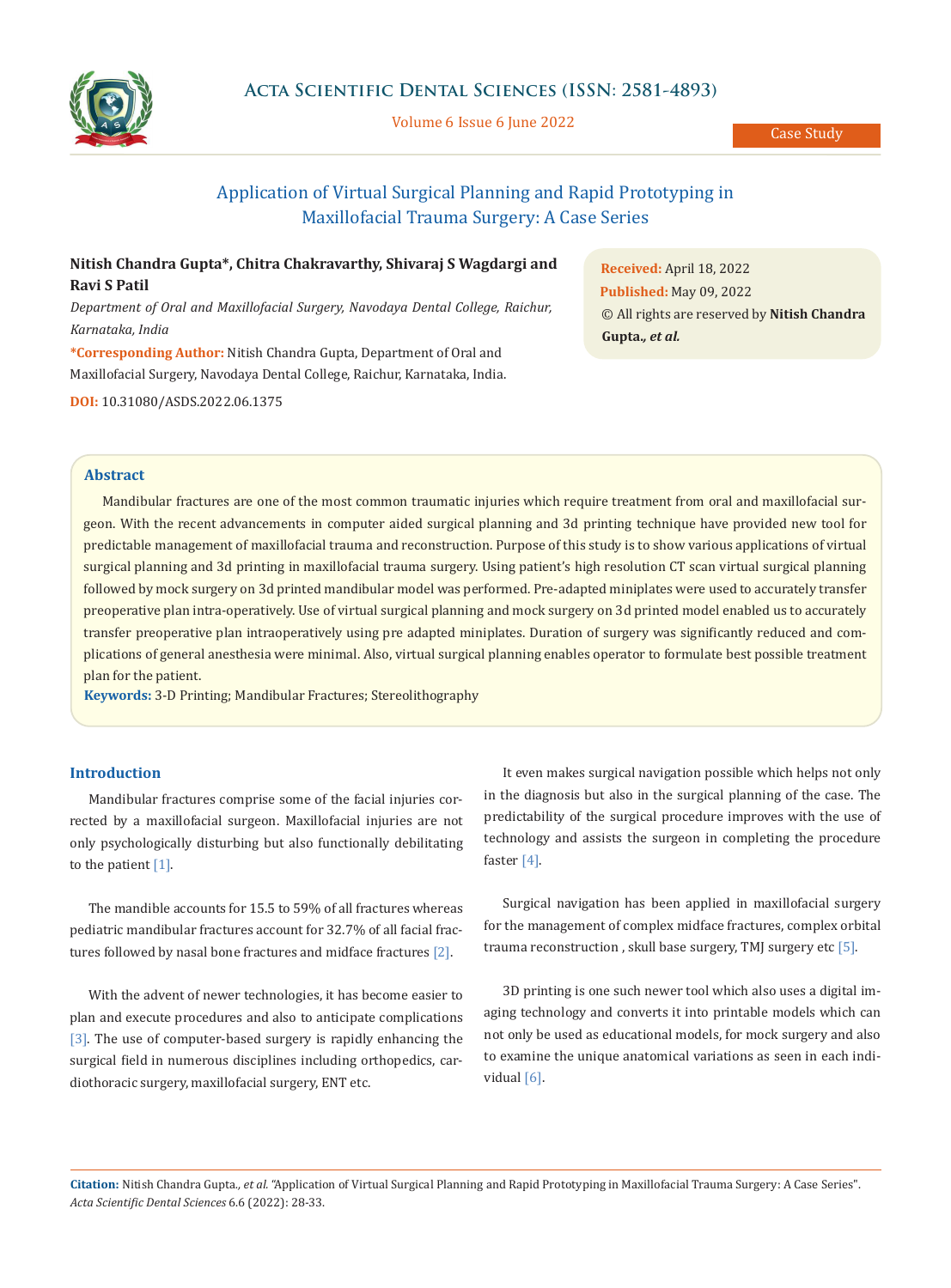Computer-aided design and manufacturing, intraoperative navigation, and intra-operative imaging have provided new tools to aid in the predictable treatment of complex craniomaxillofacial trauma and reconstruction [7]. The use of preoperative 3-dimensional (3D) planning, in particular, has the potential to drastically reduce operating room (OR) time and OR costs. 3D model fabrication with preoperative plate bending is a cost- and time-effective option to provide predictable reconstructive solutions with an associated decrease in operative time and cost [8].

## **Case 1**

A 37-year-old male patient presented to our department with a history of road traffic accident. He complained of pain in the right lower third of the face with difficulty in opening the mouth. Step deformity was palpable in the right angle of the mandible region and between 32 and 33 teeth along with anterior open bite and right posterior cross bite. After thorough clinical and radiographic examination, a diagnosis of left parasymphysis and displaced right mandibular angle fracture was made. An open reduction and internal fixation using miniplates was planned.

Using high resolution CT scan of the patient DICOM images were extracted, this was then converted into, Stl format and 3d printed model of the fractured mandible and the maxillary dentoalveolar segment was printed (Projet 3500 ;3 D Systems) using PLA material (Figure 1 and 2). Virtually, the direction of displacement of the fractured fragments was analyzed.

Mock surgery was performed on 3d printed mandible in which model was cut along the fracture lines and separated segments were reduced in correct anatomical position by using the occlusal plane as the guide. The fractured segments were connected with wax in the model to stabilize them.



**Figure 1:** Parasymphysis fracture in 3D printed model.



**Figure 2:** Angle fracture in 3D printed model.

A 2mm 4 holed miniplate was then adapted along the external oblique ridge on the model. A 2mm 3D plate was bent and adapted to the contours of the fracture in the parasymphysis region (Figure 3 and 4).



**Figure 3:** 3D plate fixation in parasymphysis fracture.



**Figure 4:** Miniplate fixation in angle.

**Citation:** Nitish Chandra Gupta*., et al.* "Application of Virtual Surgical Planning and Rapid Prototyping in Maxillofacial Trauma Surgery: A Case Series". *Acta Scientific Dental Sciences* 6.6 (2022): 28-33.

29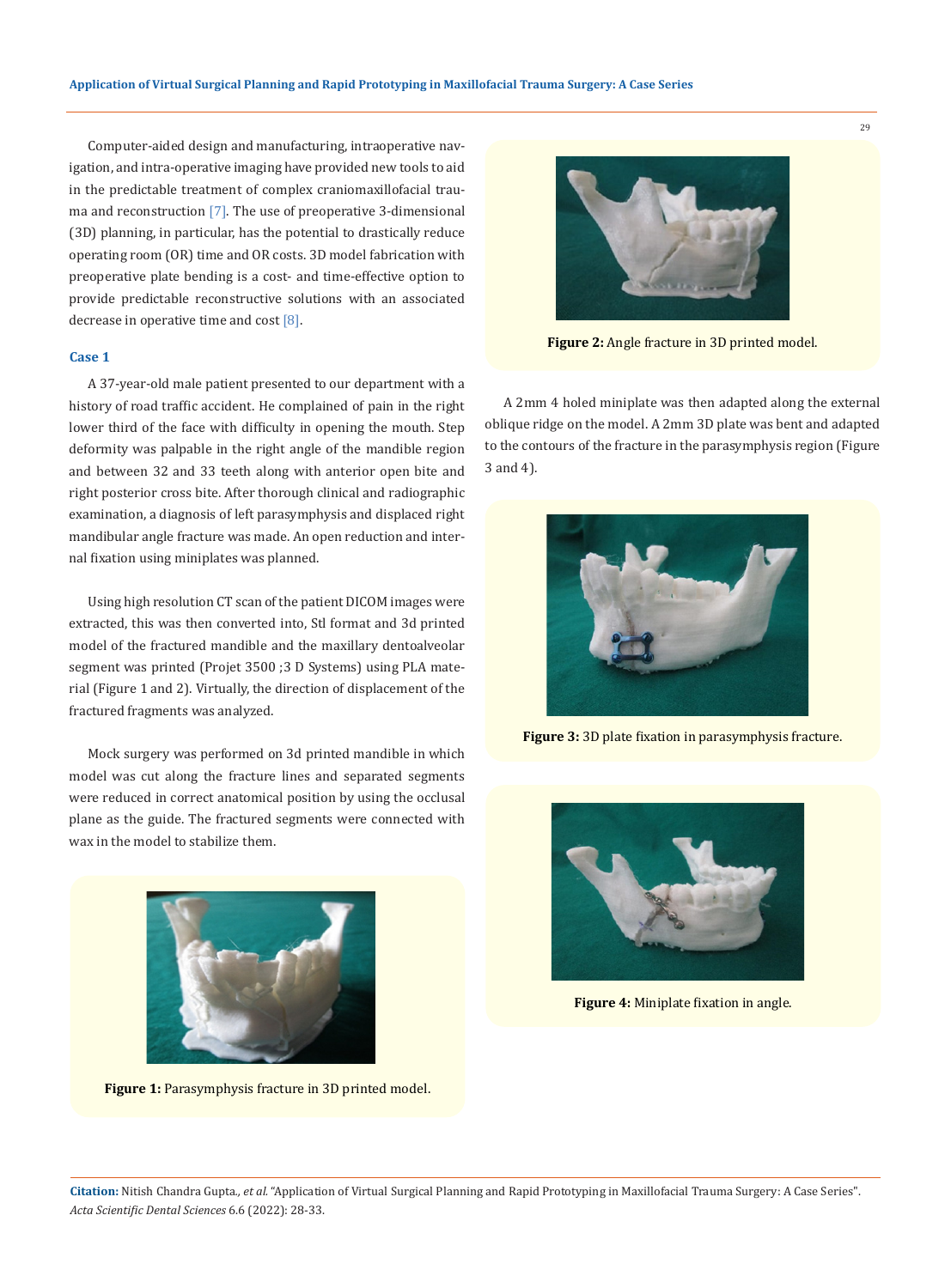Intraoperatively, satisfactory anatomical reduction was achieved, and the fractured segments were fixed using these prebent miniplates along the Champy's lines of osteosynthesis (Figure 5 and 6). A follow up after 3 showed anatomical reduction with no malocclusion, infection, or segmental mobility with bilateral class 1 molar relation.



**Figure 5:** 3D plate parasymphysis fracture.



**Figure 6:** Miniplate right angle.

#### **Case 2**

A 34-year-old patient reported at our department with a history of road traffic accident. He complained of pain in the right side of the lower third of the facmonths e and difficulty in opening his mouth. On examination a diffuse extra-oral swelling was present on right lower third of the face with an anterior open bite and right posterior cross bite. After radiographic examination, diagnosis of right mandibular body and left displaced sub condylar fracture was reached. Surgery of choice decided was open reduction and internal fixation of the body and condylar fracture.

Preoperative CT scan of the patient was imported in MIMICS software and virtual surgical planning was performed in which fractured segments were virtually reduced (Figure 7-10).



**Figure 7:** Body fracture.



**Figure 8:** Virtual body fracture reduction.



**Figure 9:** Left condyle fracture.



**Figure 10:** Virtual condylar fracture reduction.

**Citation:** Nitish Chandra Gupta*., et al.* "Application of Virtual Surgical Planning and Rapid Prototyping in Maxillofacial Trauma Surgery: A Case Series". *Acta Scientific Dental Sciences* 6.6 (2022): 28-33.

30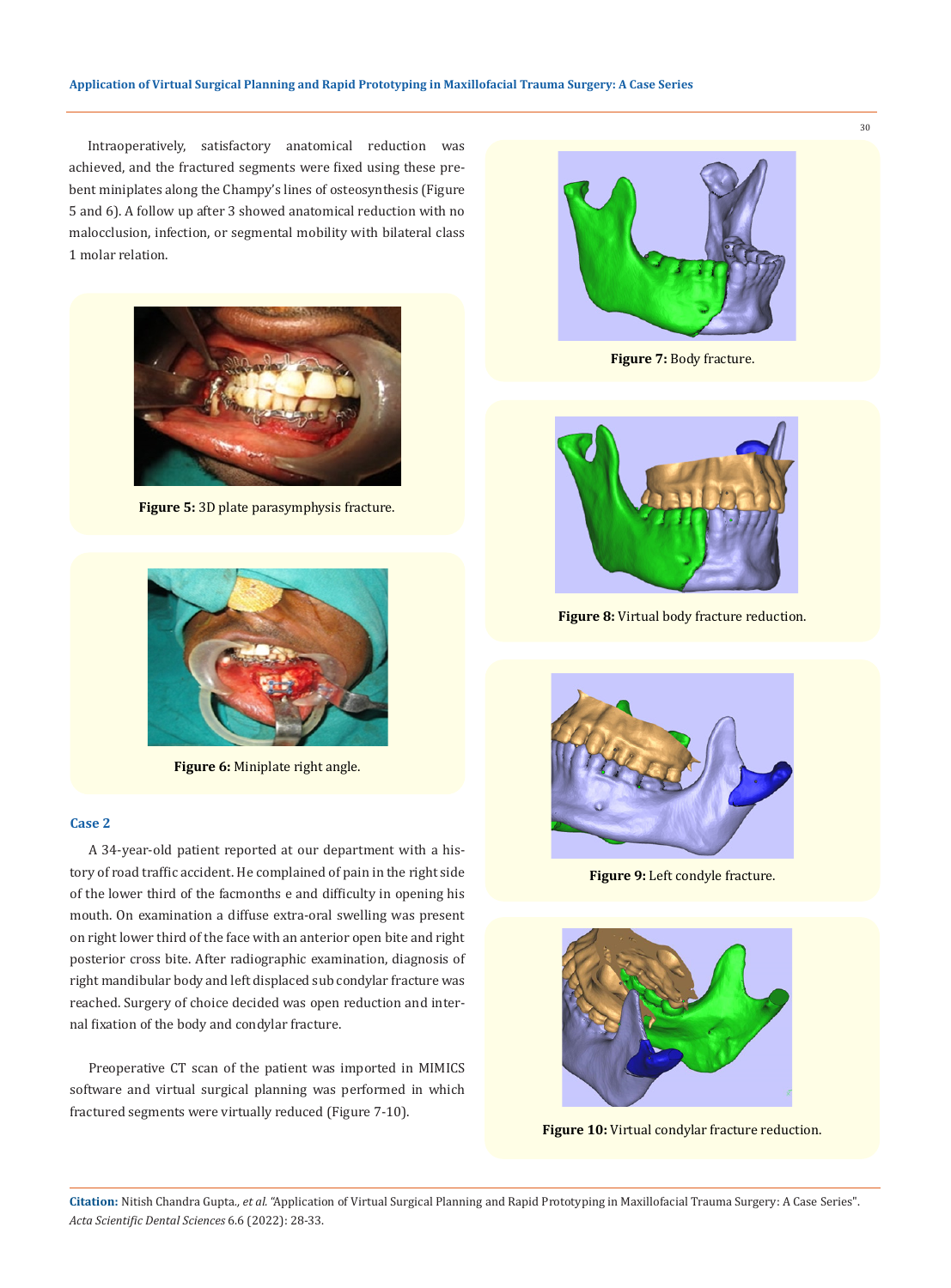Further 3d printed model of maxilla and mandible were printed using PLA material. Fracture lines were identified, and our earlier diagnosis was confirmed after three-dimensional analysis of the model. Model was separated at fracture lines and reduced in correct anatomical position using occlusion as guide. After reducing the condylar segment, a rhomboid shaped plate was bent and adapted to fix the condylar segments (Figure 11). Two 4-holed miniplates were also adapted to the fractured area in the body region (Figure 12). These pre-bent plates were then sterilized in an autoclave.



**Figure 11:** 3d plate fixation in condyle fracture.



**Figure 12:** 3d plate fixation in body fracture.

Intraoperatively, it was easier to achieve an anatomical reduction as the fracture displacement was well analyzed virtually and on the model. After reduction, the pre-bent plates were used for fixation of the segments (Figure 13 and 14). These plates not only adapted perfectly but also served as a guide for the reduction of the condylar fracture which is usually difficult to visualize easily. It was assumed that if the plate adapted perfectly the reduction was accurate. These preadapted plates were used to stabilize fractured segments intraoperatively.



**Figure 13:** Pre-adapted 3D plate fixation.



**Figure 14:** Pre-adapted 3D plate fixation.

A follow-up after 3 months showed anatomical reduction with no malocclusion, infection or segmental mobility with bilateral class 1 molar occlusion.

#### **Case 3**

A 10-year old patient with a history of assault reported to our department with the chief complaint of pain in the lower front region of his jaw. Examination revealed left anterior open bite and premature contact on the right with segmental mobility between 42 and 43 regions. Provisional diagnosis of right mandibular fracture was made, and as it was a pediatric fracture, closed reduction using a cap splint was decided as treatment plan.

DICOM data in the form of patients CT scan was exported in MIMICS virtual surgical planning software. Virtually the mandible was cut at fracture line and separated segments were realigned by using occlusion as the guide. Once confirmed, that segments were in correct position, a cap splint was designed over the anterior teeth of the mandible digitally (Figure 15). The splint was designed with a clearance of 0.1 mm and was extended from deciduous first molar bilaterally.

**Citation:** Nitish Chandra Gupta*., et al.* "Application of Virtual Surgical Planning and Rapid Prototyping in Maxillofacial Trauma Surgery: A Case Series". *Acta Scientific Dental Sciences* 6.6 (2022): 28-33.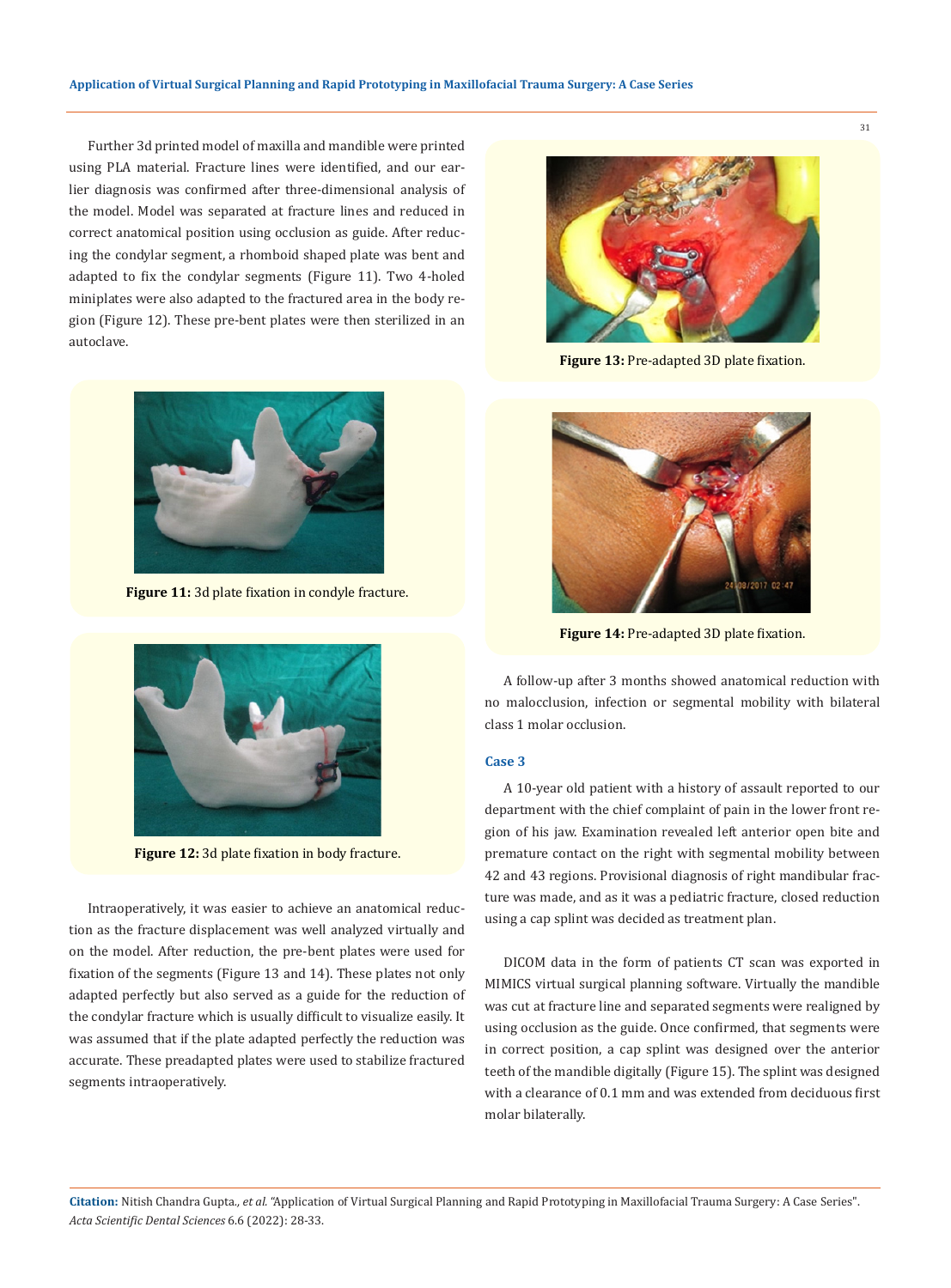

**Figure 15:** Virtually designed cap splint.

The thickness of the splint was 3 mm so that it would be rigid enough to fix the mandible. Finally, the splint was 3D printed in a translucent photopolymer resin (ISO 13485 certified) using an SLA printer (Figure 10).

Under general anesthesia this prefabricated splint was fixed to the mandibular anterior teeth using circummandibular wiring, ensuring that the occlusion was centric and stable (Figure 16).



**Figure 16:** 3D printed cap splint.

The fit of the splint was perfect and did not need any intraoperative corrections. After one-month the splint was removed, and the occlusion was found to be satisfactory.

#### **Discussion**

Conventionally reduction in mandibular parasymphysis fracture is performed using occlusion and lower border of mandible as a guide, but this doesn't enable us to analyse lingual reduction. With the help of a CT scan and virtual planning, it is possible to visualize the lingual cortex reduction. The STL images that were generated from DICOM data enabled us to visualise the displacement of each of the fractured segment. The printed models further enhance this view. The plates are adapted based on this accurate reduction. Three-dimensional visualisation of the fracture segment allows reduction keeping the lingual displacement in mind. This accurate reduction was transferred intra operatively by using preoperative miniplates by placing plates at the position of passive fit. Pre-bending of a 3D plate for a parasymphysis fracture made it easy for the surgeon to not only get an accurate reduction but also to get easier anatomical reduction and better surgical fixation significantly reducing the surgical time. Angle fractures are difficult to fix intraorally. Holding the fracture in the reduced position while bending and adapting the plates along the external oblique ridge can be very challenging especially for a novice surgeon. This process has been simplified by using the patient's 3D printed mandible and pre bending the plates. Brett J King [9] in his study obtained similar results in which he used 3D printing technique for treatment of mandibular fracture cases.

In the management of mandibular condylar fractures 3D printing plays a significant role. The virtual images of the condylar fractures help us to understand the exact position of the condylar stump in relation to the ramus of the mandible. This gives us and insight into what type of incision can be placed whether retro mandibular, submandibular or pre-auricular to get an adequate exposure of the fracture site. The pre-estimated position of the condylar stump allows us to easily identify its position and relocate it on to the ramus to get a good anatomical reduction. Preadaptation of a 3D plate extending from the lateral surface of the condyle to the posterior border of the condyle is very advantageous. The preadapted plate not only fits passively but also guides the condyle into its position as determined on the model and allows a perfect fixation.

In the management of pediatric mandibular parasymphysis fracture using 3D printed cap splint we were able to get an accurate reduction since the mandible can be visualized 3 dimensionally. Use of virtual planning reduces chances of human error which can occur due to involvement of extensive laboratory procedure like impression making, fabrication of cast, sectioning and fracture reduction on cast followed by cap splint fabrication. This cap splint fabricated using 3D printing was aesthetically acceptable when compared to the conventional cap splint fabricated using acrylic because the dental morphology was incorporated. Since we used a SLA technology for the print using a resin the splint was transparent which improved the esthetics. The duration of surgery was significantly reduced and exposure to general anaesthesia was minimal. This is because the customized splint did not need any adjustments intraoperatively. Jung-woo Lee [10] used virtual surgical planning and 3D printed splint for management of paediatric mandibular fracture and his study results were similar to our results.

**Citation:** Nitish Chandra Gupta*., et al.* "Application of Virtual Surgical Planning and Rapid Prototyping in Maxillofacial Trauma Surgery: A Case Series". *Acta Scientific Dental Sciences* 6.6 (2022): 28-33.

32